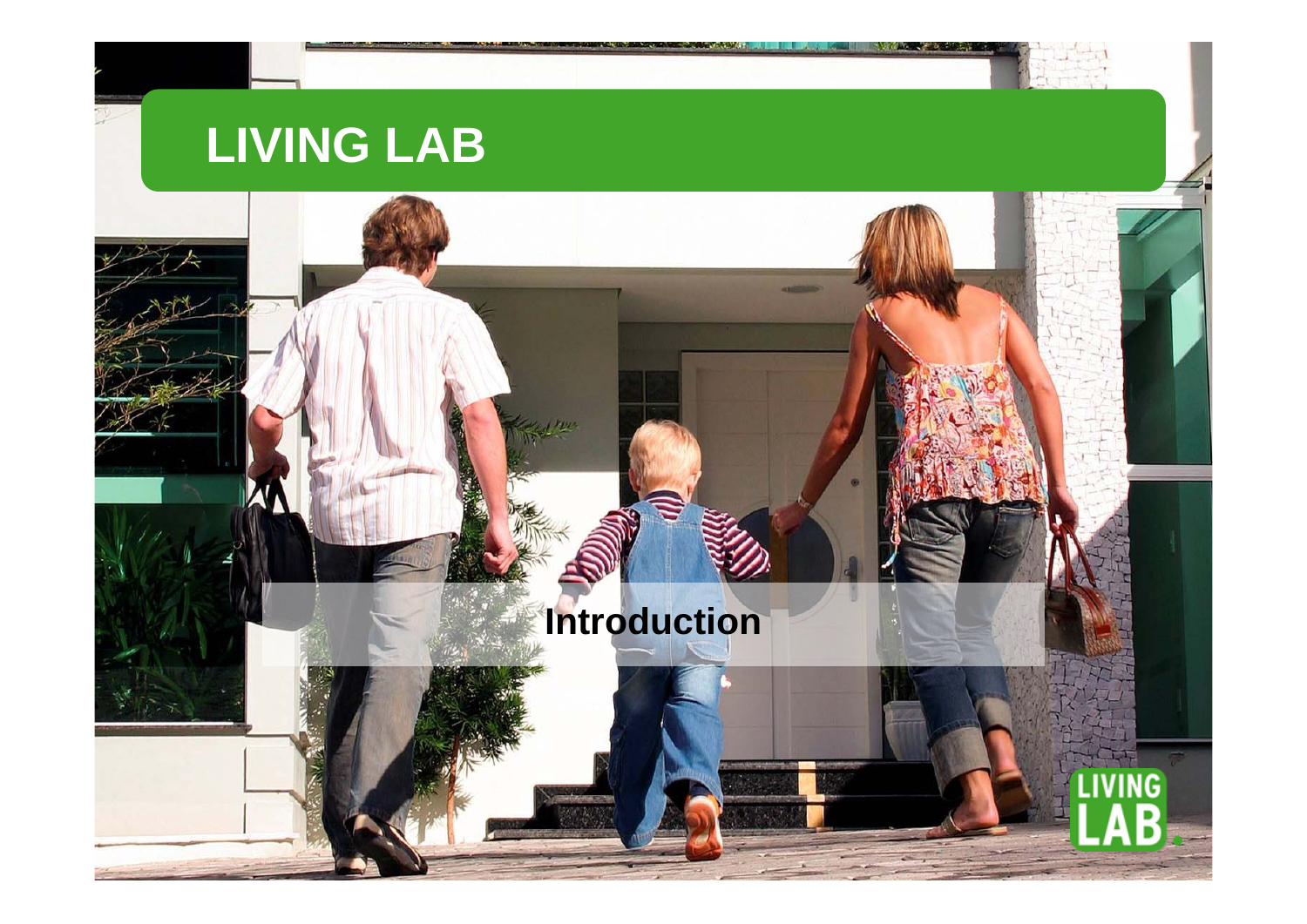# **What is LIVING LAB?**

LIVING LAB will be a European Research Infrastructure that researches **human interaction**  with, and stimulates the **adoption** of, **sustainable, smart and healthy** innovations around the **home.** LIVING LAB aims to:

- Strongly **improve the uptake of innovations** developed by industry
- **Foster key societal objectives**: competiveness, sustainability and quality of life
- **Advance the field of user interaction research** to meet these objectives

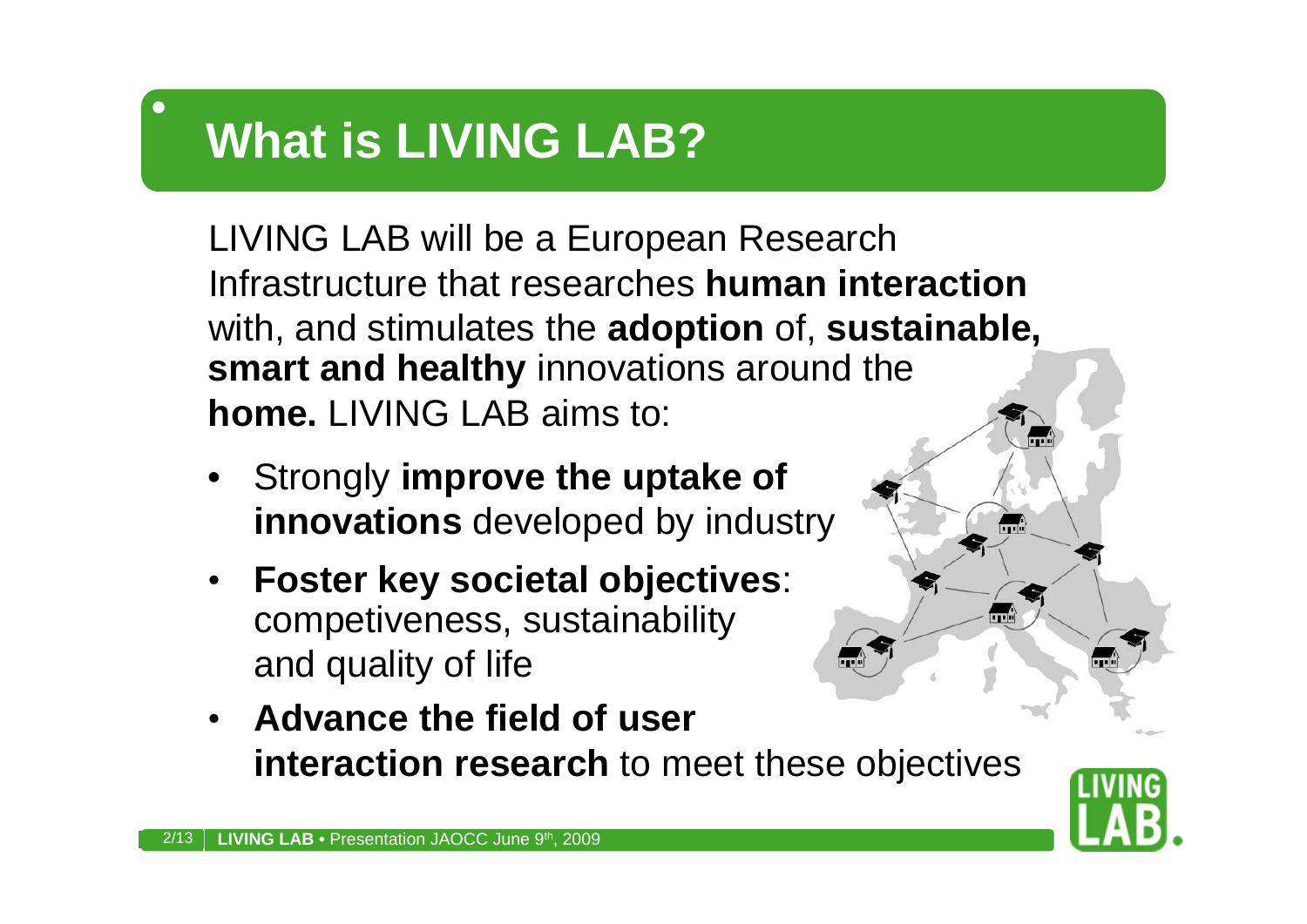#### **Need for a user-centred approach**

- **New products and innovations often fail in the market** due to technology push and lack of understanding of their adoption by end-users
- In addition many sustainable **innovations do not achieve the foreseen sustainable impact**  when actually used
	- A result of rebound effects and mismatch between societal and individual benefits
- A **user centred approach** is needed to better predict commercial value and sustainable impact

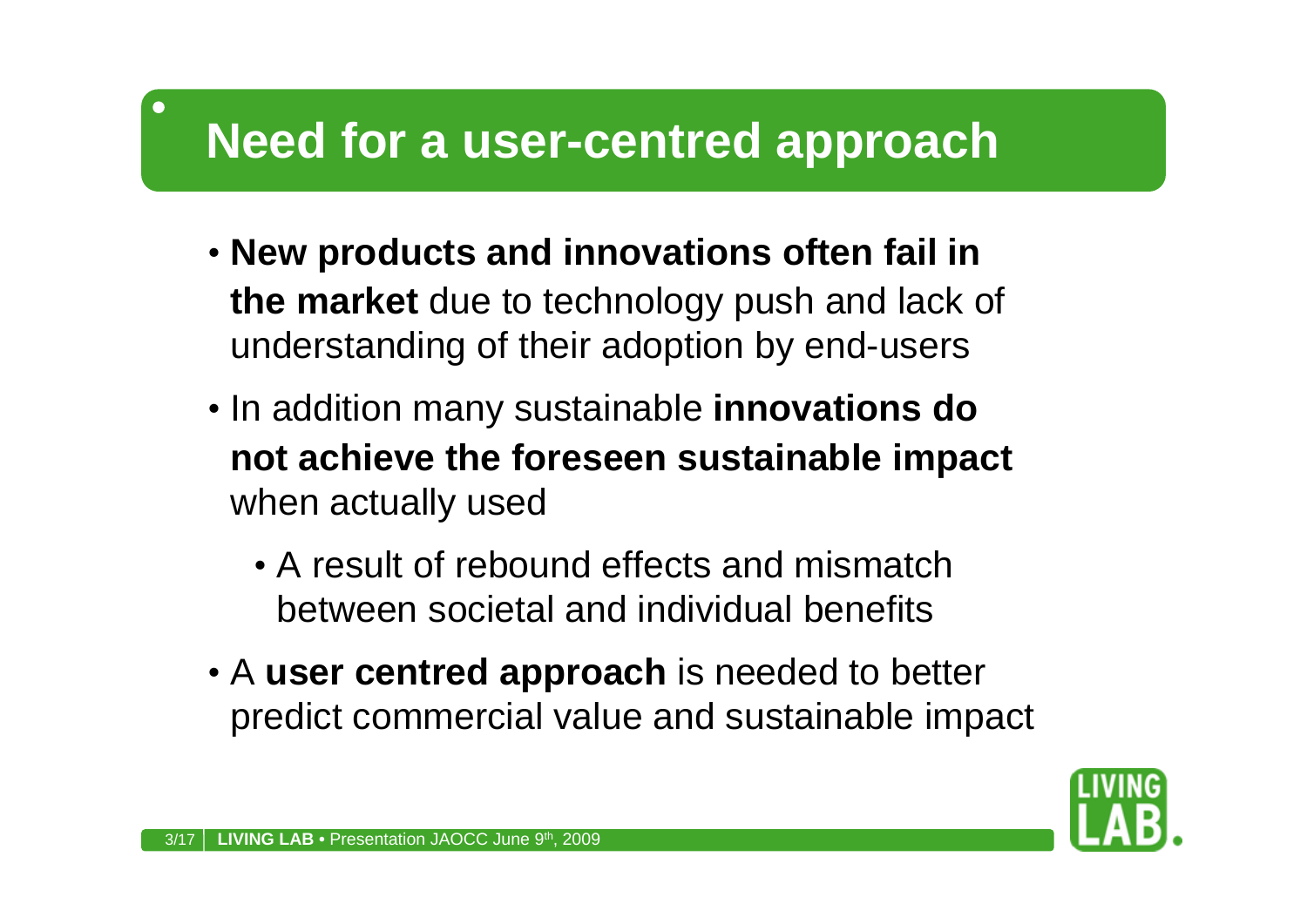## **Overcoming barriers to user involvement**

Companies recognise the **need for user insight**  in product development and are adapting their product development approaches, however:

- Especially more industry-oriented companies are **lacking expertise and facilities**  necessary to execute such research
- In addition current **research methods are limited in their effectiveness** due to undifferentiated insights, incomplete information

LIVING LAB aims to provide the necessary expertise, facilities and research methods

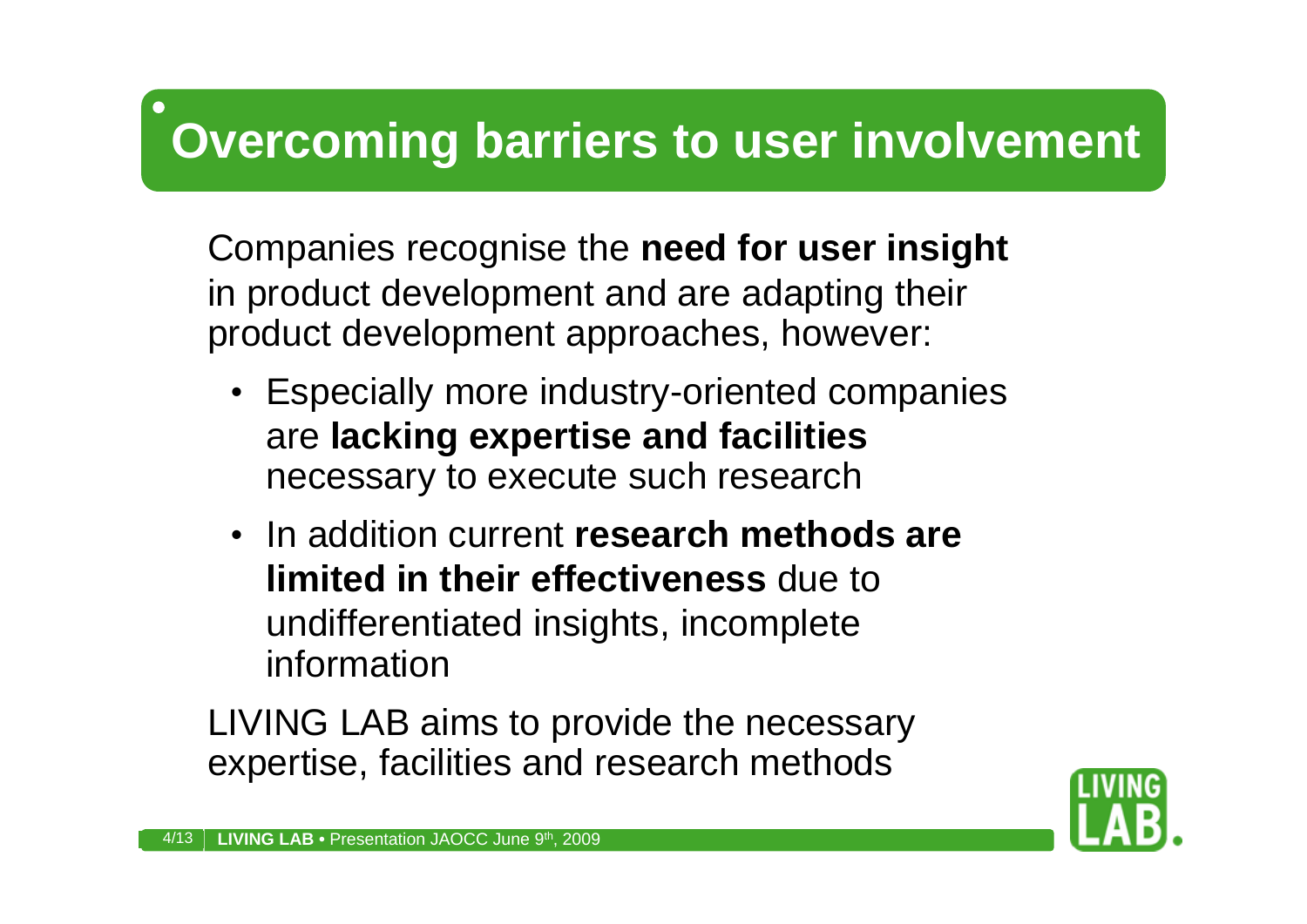#### **Current status**

- **Design Study** (2008-2009) for developing the LIVING LAB infrastructure, co-funded by the European Commission
- **Partners** currently involved:



(coordinator)

**Delft University of Technology** 

Eidgenössische Technische Hochschule Zürich Swiss Federal Institute of Technology Zurich





HH .  $\bigcap$ e $\bigcap$ Int **POLITÉCNICA** 

**Wuppertal Institute** for Climate, Environment and Energy



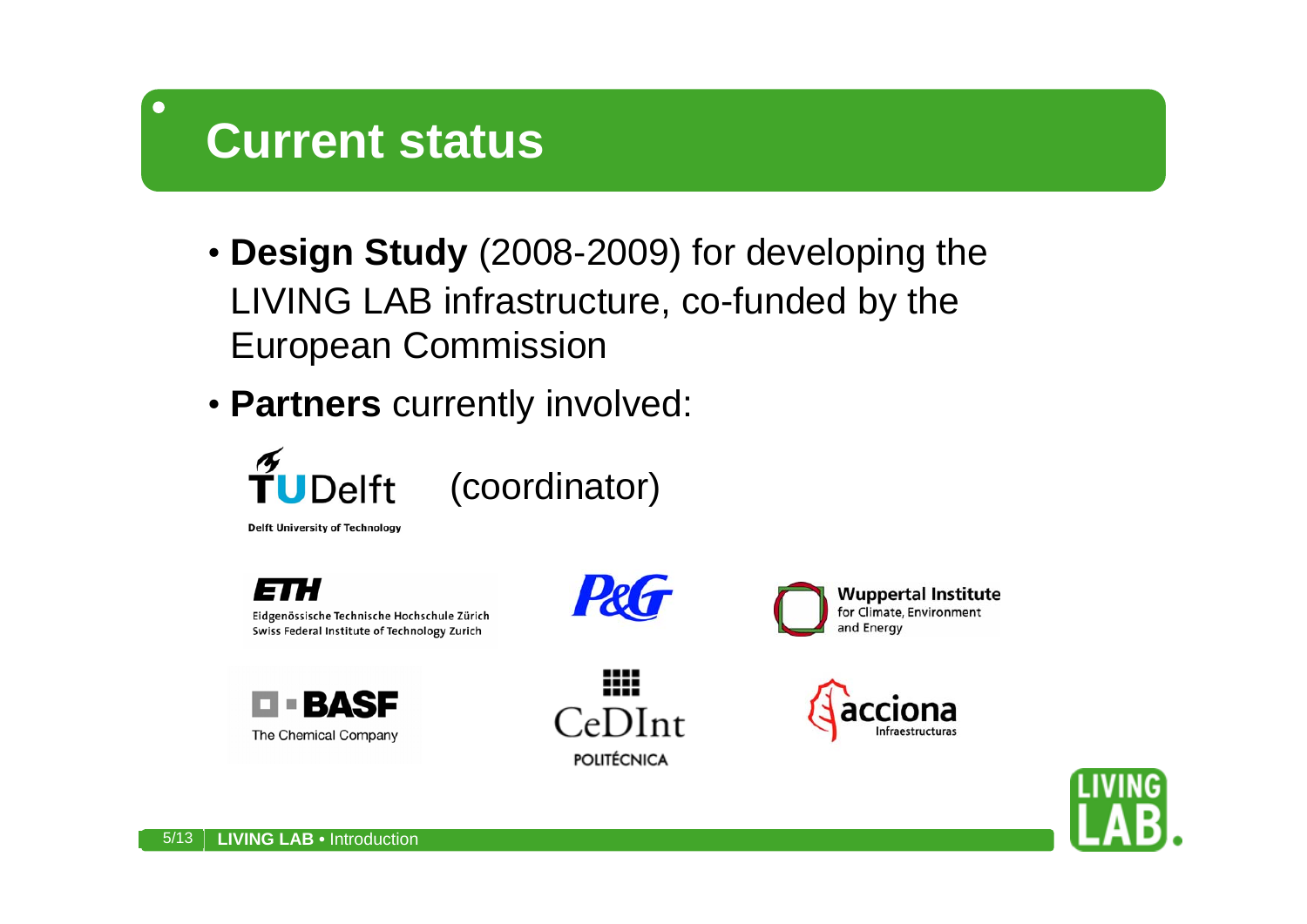## **Vision: a world-leading knowledge hub**

LIVING LAB will be a world-leading networked knowledge hub, involving key institutes and companies in order to combine:

- leading **scientific expertise**
- **unique research infrastructure**
- **advanced methodologies**
- further **development of new research methods** through internal research

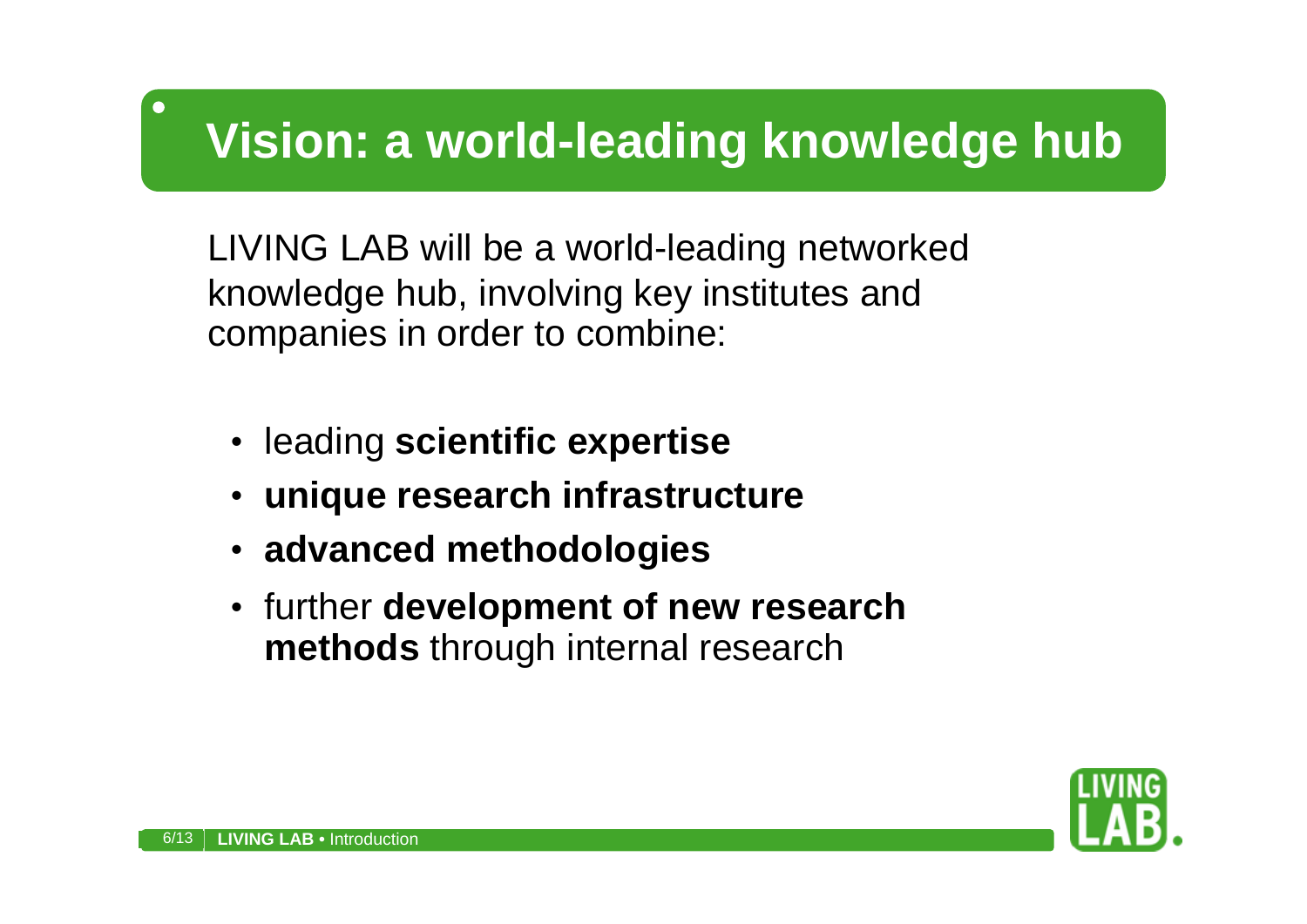### **Existing Initiatives**



 $\bigcap$ 









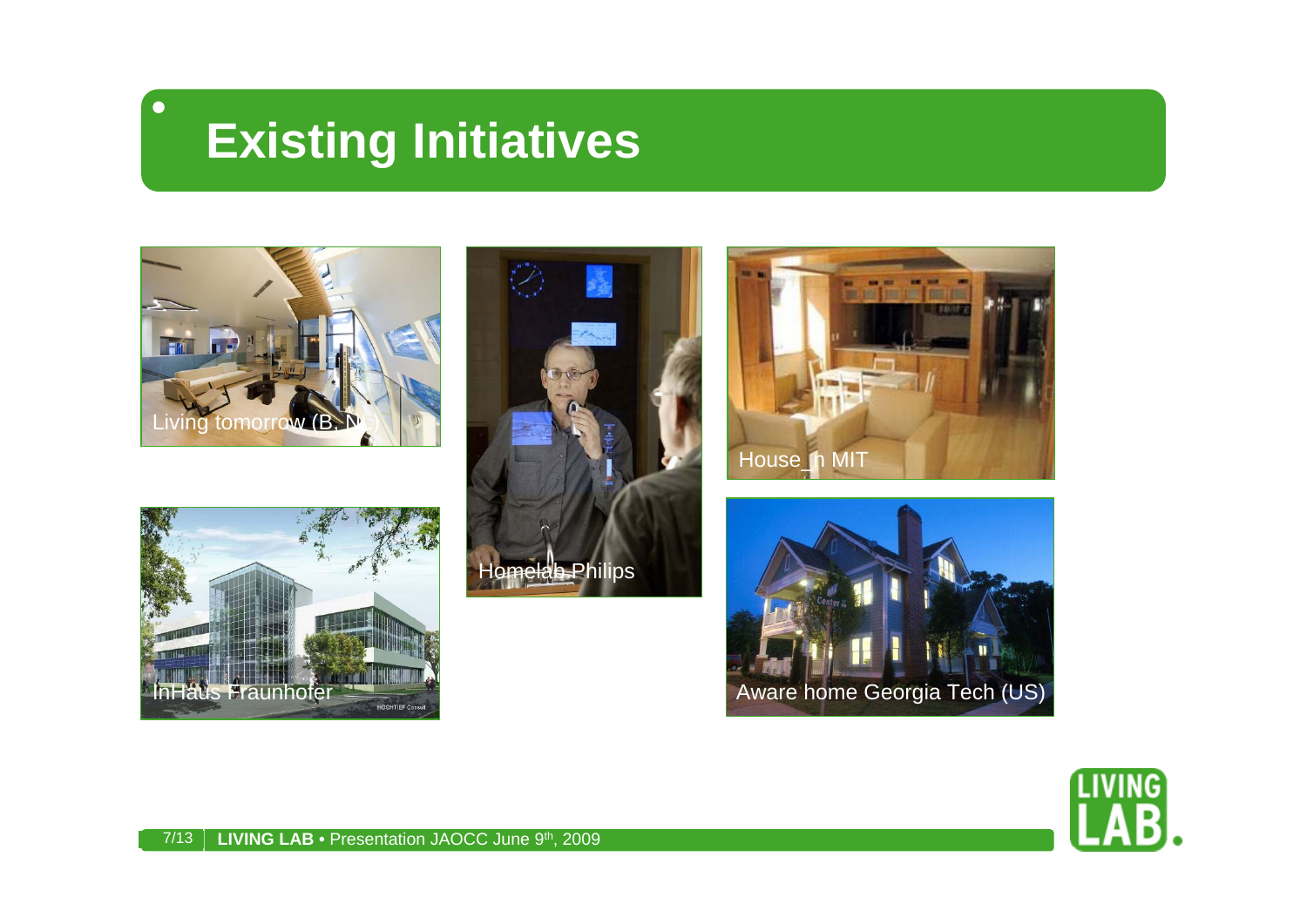# **Full user-centred innovation portfolio**

LIVING LAB will **test, evaluate and (co-)develop**  sustainable and quality-of-life innovations:

- 1. Generating insights in the field through observation in existing homes
- 2. Prototyping and Alpha-testing with users in dedicated modular LIVING LAB dwellings
- 3. Beta testing in sustainable demo-homes



In this way it offers a **1-stop-shop for research on adoption of sustainable innovations**

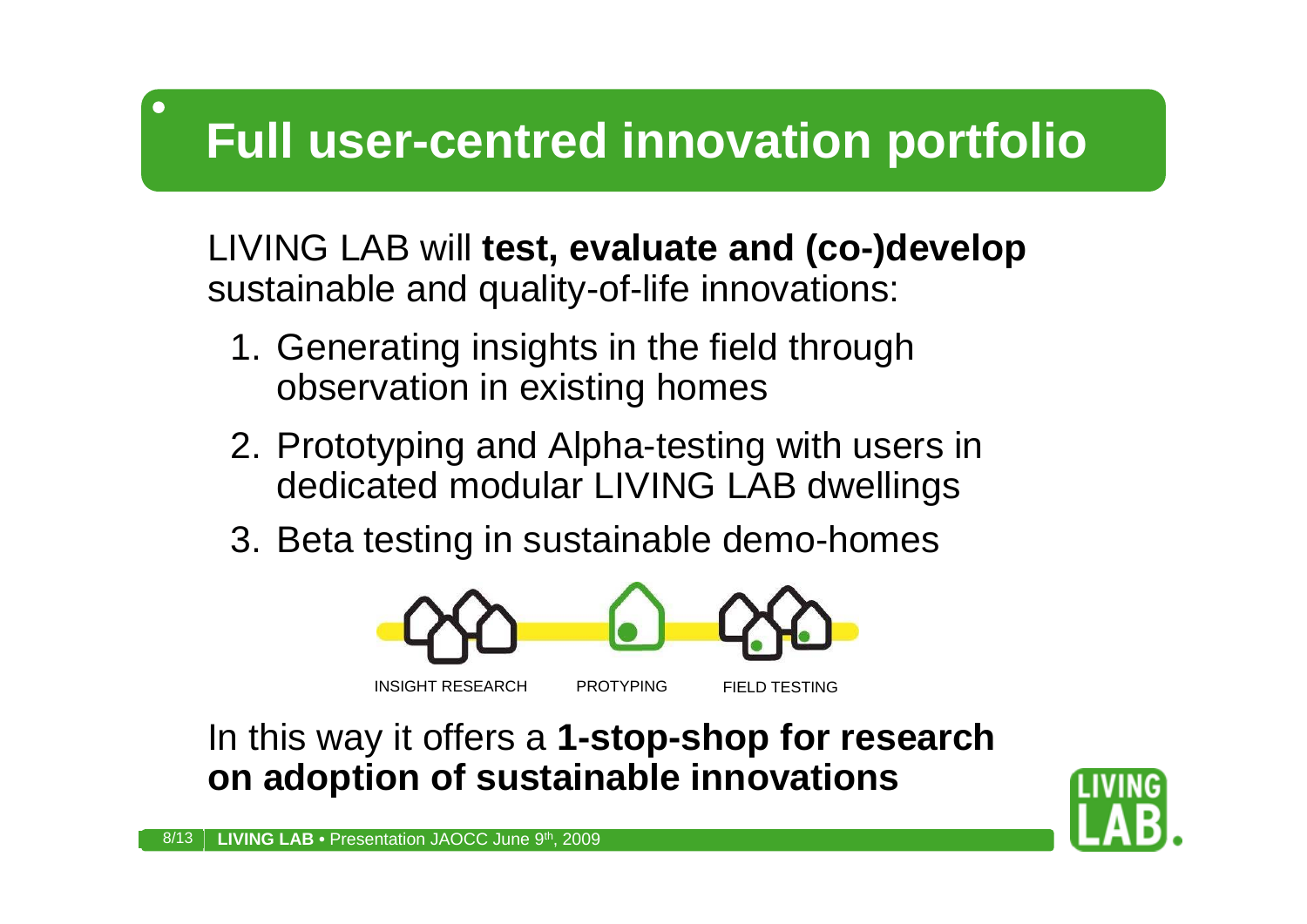## **Unique approach and capabilities**

- Analysing **real user acceptance** and **true sustainability** of new products/technologies
- Access to a large number of end users (consumers) in **real-life settings:**
	- people in their own home or living in the 'lab' for a few days or weeks
	- Also intermediate users (in construction, installation, product development, etc.)
- Capable of testing **building integrated systems,** not just single products
- Possibility for parallel **cross-cultural research**  at locations in different countries

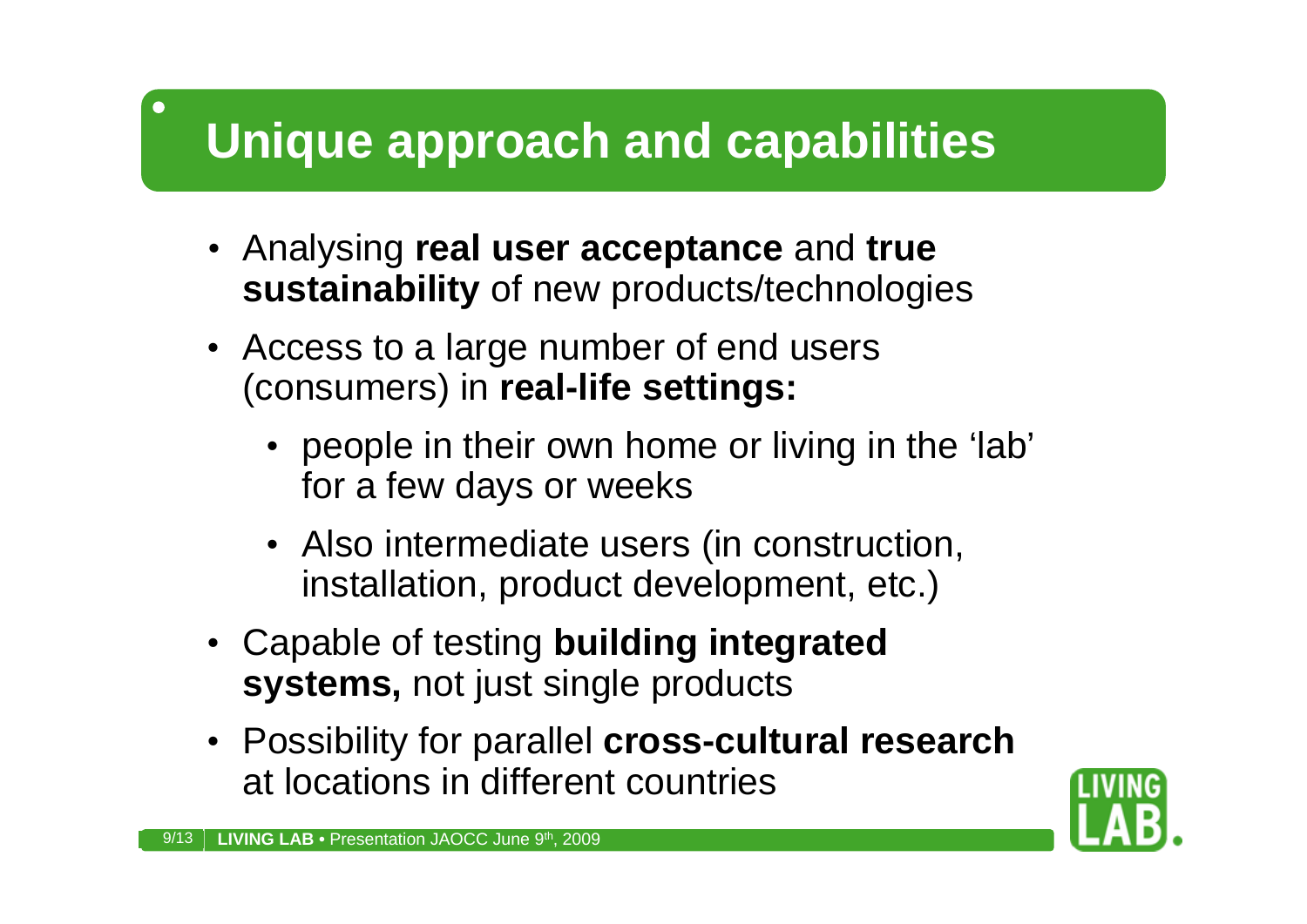# **LIVING LAB locations**

- LIVING LAB locations will be located around Europe hosted by a local partners and consist of:
	- Flexible, modular dwellings
	- Existing houses and new sustainable demo-homes in residential areas
	- Facilities for research staff

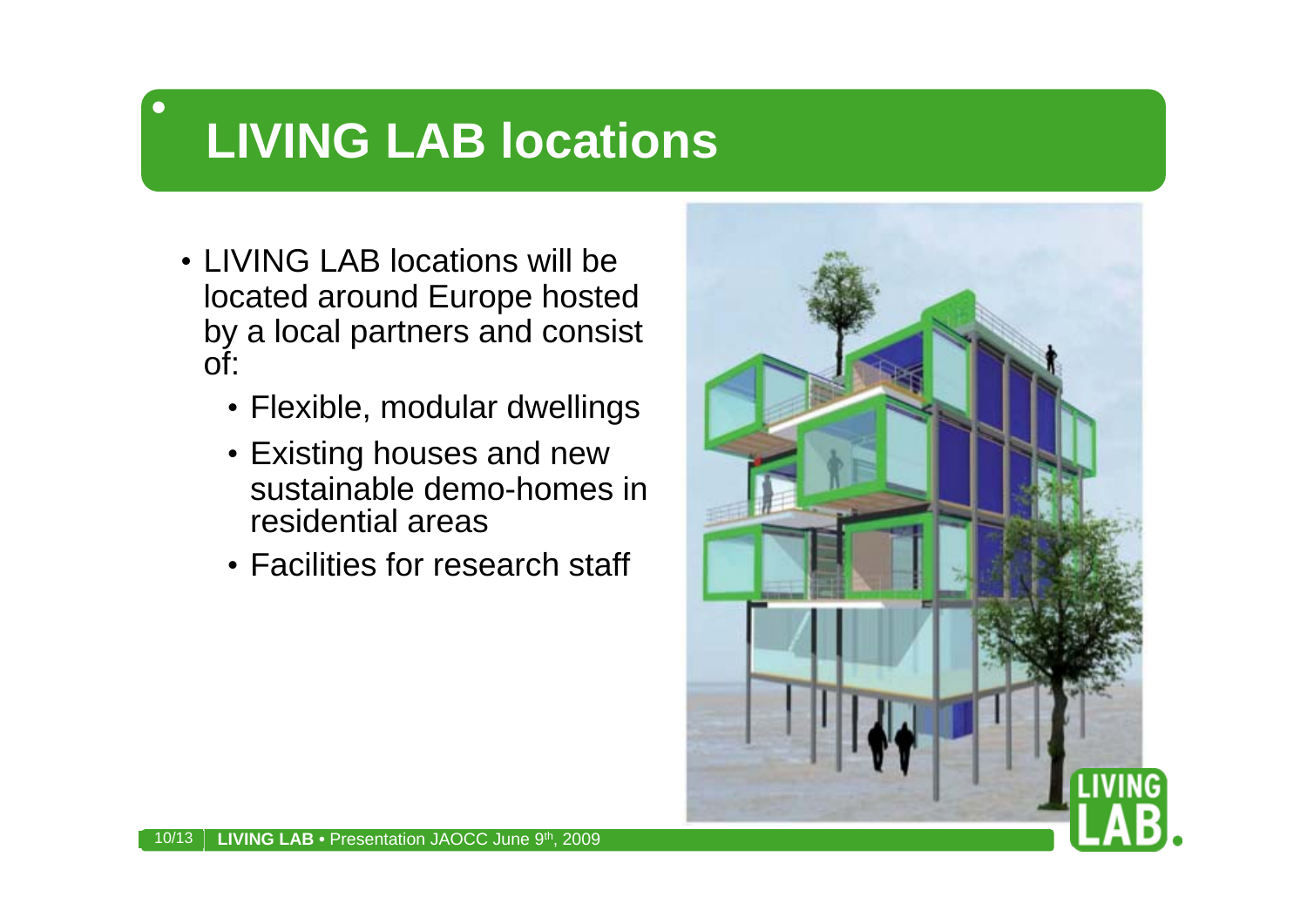# **Phasing of infrastructure development**



Academic partners and network members



locations under construction

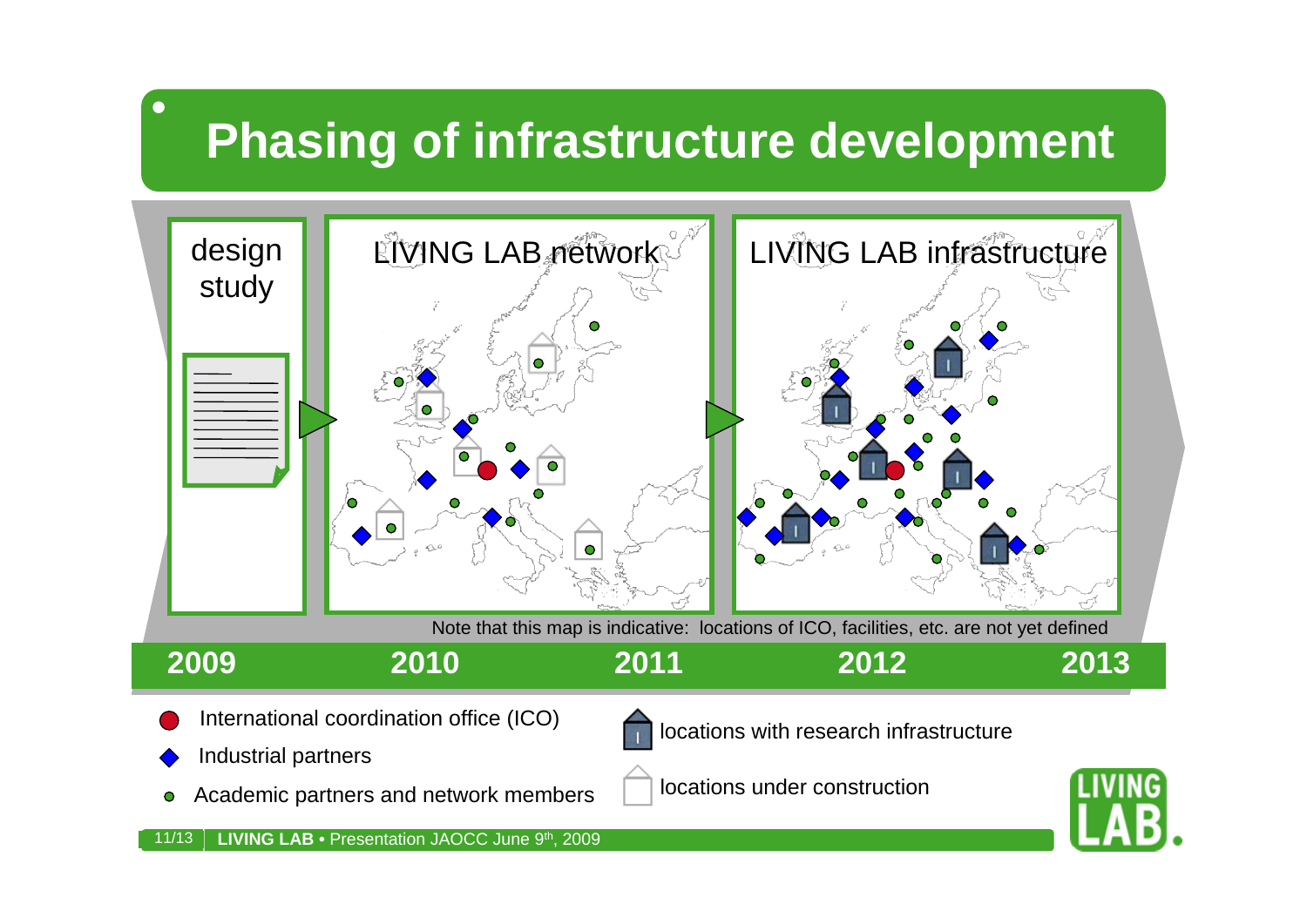# **Financing**

- Hosting partner, public entities and private investors make **investments** in infrastructure at locations
- Public and private sponsors at European and location level cover (part of) **running costs**
- Contract research with clients at (semi-)commercial rates generates **income from research**
- **Public co-funding** from local, regional, national government and EU generates additional income
- Possibility for **in-kind contributions** (e.g. by hosts, research organisations providing staff, etc.)
- **Other sources of income** include network member fees, sponsoring of events, etc.